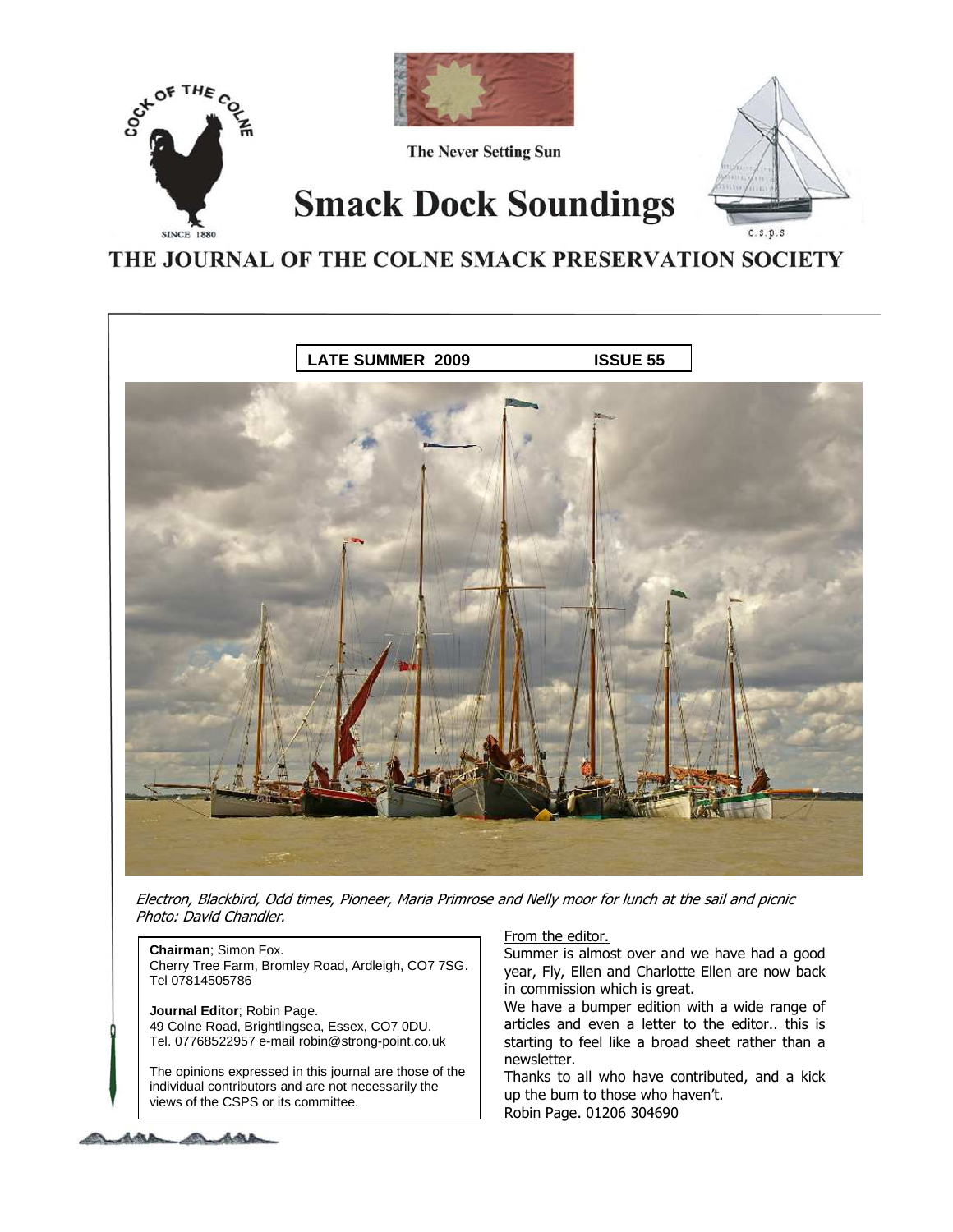

## **Contents**

| ------- |         |
|---------|---------|
|         | Page 1  |
|         | Page 2  |
|         | Page 2  |
|         | Page 4  |
|         | Page 4  |
|         | Page 5  |
|         | Page 6  |
|         | Page 7  |
|         | Page 8  |
|         | Page 10 |
|         | Page 11 |
|         | Page 12 |
|         |         |

## Pin Mill Smack race 2009.



Smacks and yachts in well ordered chaos before the start of the race. Photo Simon Everitt (PMSC)



Ethel Alice just after the start. Photo Simon Everitt (PMSC)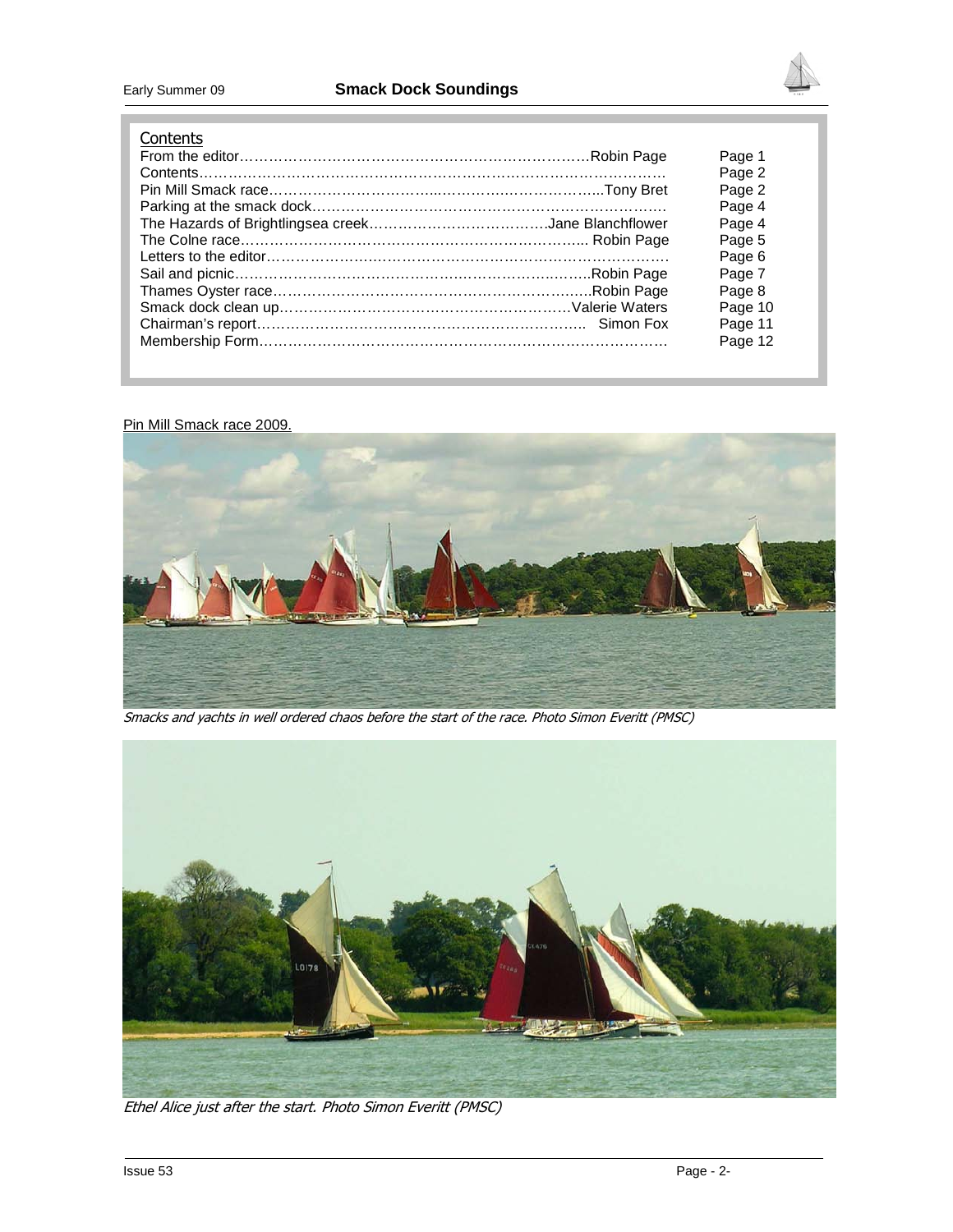

Picture this, a famous Pub, Barges on the hard, boatyards, a very welcoming sailing club. All set in a bend of the beautifully wooded river Orwell.

Where else but Pin Mill, the gem of the east coast. Add in good weather, a group of smacks and Bawleys and you have the Pin Mill Smack race.

As promised on Friday night's briefing, a light breeze came in about tem minutes before the start of the race, giving a beat to windward, aided by the tide down the Orwell to Harwich harbour where the real fun began.

Moored dredgers, light ships, many MSC container ships, tugs and pilot boats all added to the hazards.

The course followed the yacht track, but involved tacking in under the looming container ships at Felixstowe dock and out around dredgers etc over the shelf.

At this stage Ethel Alice and Primrose were fighting it out for the lead.

We on Iris Mary Bona, Mayfly and Mary were in the next bunch.

Out to Penny hole bay via Outer ridge, Stone Banks to the Medusa, all in a now foul tide.

The trick here was to tack up to the Walton shore, local knowledge and nerve paid off, some boats were almost amongst the groynes on the Walton beach, even Pioneer with a Pin Mill Family onboard looked to be beachcombing.

Mayfly made a perfectly judged tack out from the shore into third place. We had tacked too soon and Bona over-stood, allowing us to stay ahead round the mark, then came Pioneer and Mary.

A run back into the harbour on opposite gybes still meant that we were abreast of Bona at Shotley spit. Local knowledge paid off for Bona at Colliers, but Iris Mary fought back from a leeward position. Then followed a dramatic neck and neck

fight to the line, at times inches apart with bowsprits overlapping. A container ship generously held back to allow us to finish. A fantastic days sailing.



Mary looking great, Photo Adam Kendall Final results for the race on handicap;  $1<sup>st</sup>$ Primrose  $2<sup>nd</sup>$ Mayfly

- $3<sup>rd</sup>$ Mary
- $4<sup>th</sup>$
- **Ethel Alice**  $5<sup>th</sup>$
- **Iris Mary**

Will we be back next year…. Try to stop us… Well done Pin Mill sailing club! Tony Bret.

A big thanks to Pin Mill SC for hosting this excellent event. Ed.

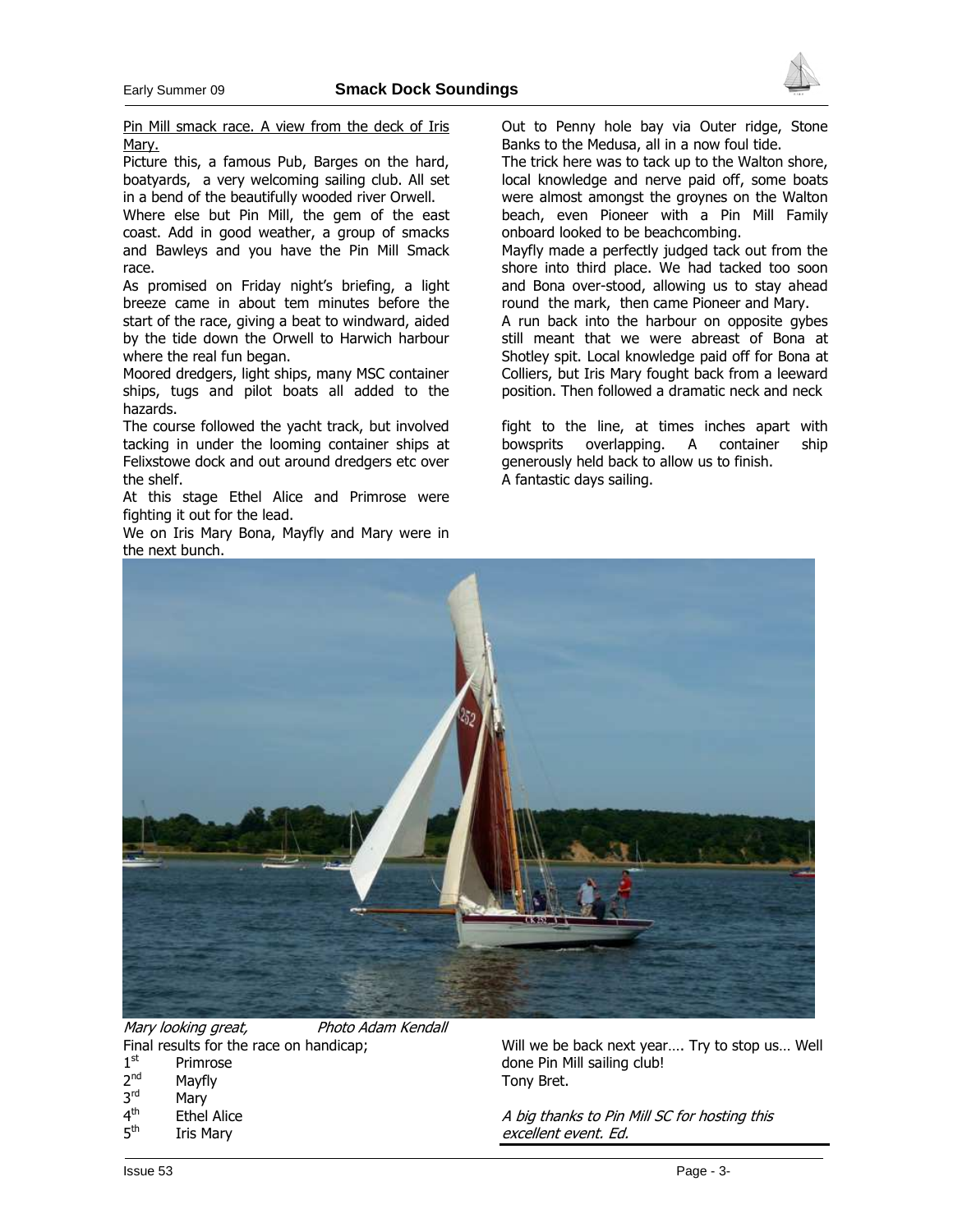

#### Parking at the smack dock.

We have received an instruction from Brightlingsea harbour office that parking of cars and vans near the smack dock is causing some problems. The boat park is not to be used for car parking except in the following circumstances;

- 1. People who store boats in the dinghy park may leave their car in their own space when their boat is removed.
- It is permissible to load and unload in the shaded yellow. Cars that are in this area must be attended so that they can be moved if necessary



## The Hazards of Brightlingsea Creek in the 1920s

## Jane Blanchflower shares and exert from one of her favourite books. Ed.

A few months ago I acquired a small collection of early 20<sup>th</sup> century nautical books, all carefully covered in brown parcel paper by their previous owner. The books belonged to the late Eugene Prentice and were given to me by his family after his death in May, aged 91.

Eugene was both sailor and aviator, working on Thames barges as a teenager before becoming an apprentice at Rollasons, Hanworth. From here he enjoyed taking passengers on low level 'charter flights' up the Thames and over St Paul's to earn a little pocket money. Over the years it is reckoned that, apart from dinghies, Eugene owned some 20 different vessels including family cruisers, an eight-metre racing yacht and a fiftyfoot motor fishing vessel the *Silver Quest* which the family lived on for three years.

During the winter months Eugene would do a bit of thinking and a bit of knitting. He would knit his own bobble hats from a knitting pattern written on the back of a cornflakes packet. With his

engineering hat on he would design things; for instance in his log book dated 1974 there is a complete dissertation for the Prentice Thames/Severn hydro-electric scheme where tidal flow would build up air pressure which could be used to drive a traditional steam generating plant. It comes complete with drawings of culverts, valves, hydraulics and air reservoirs, all as part of solving the oil shortage and the wasteful use of fossil fuels….

The book collection includes some on working vessels, cruising books by Francis B Cooke, a book on net making and a number on the maintenance of traditional craft: 'Every Man His Own Shipwright', 'Trim Little Craft' and 'Prevention of Decay of Wood in Boats'. CSPS members are welcome to borrow any of the books and, as an sample of their delights, here is an extract from 'Coastwise Cruising from Erith to Lowestoft' (published 1929) by Francis B Cooke:-

'The worst feature of Brightlingsea from the yachting point of view is the congested state of the anchorage. It is usually difficult to find a clear berth in the creek, and even when you do, you can never be sure it will remain a clear berth. If you go ashore for a few hours it is quite likely that you will return to find some dirty old smack rubbing her tarred side against your new white paint. The local fishermen, when they return to the creek after their day's work on the oyster beds, are apt to be a trifle careless in bringing up. They throw over the anchor, run out a good scope of chain and go ashore with as little delay as possible. They know their craft are not likely to suffer should they get foul of another, and they do not seem to be interested in the welfare of other people's. I have spent many a sleepless night in Brightlingsea Creek, fending off smacks, and I would sooner seek a berth in the Pyefleet, or even lie out in the Colne, should the weather be fine.

Another annoyance is the crowd of small boys at the Hard who pester the yacht owner, when he goes ashore, with "Mind your boat, sir." This is sheer blackmail, for if the owner declines to have his boat minded, he will probably find her anchored in the middle of the creek when he returns.

Speaking of the ways of the Brightlingsea smacksmen reminds me of an incident that happened years ago of which I was the victim. I had brought up in the creek early in the afternoon in my little canoe-yacht *Snipe,* and later on a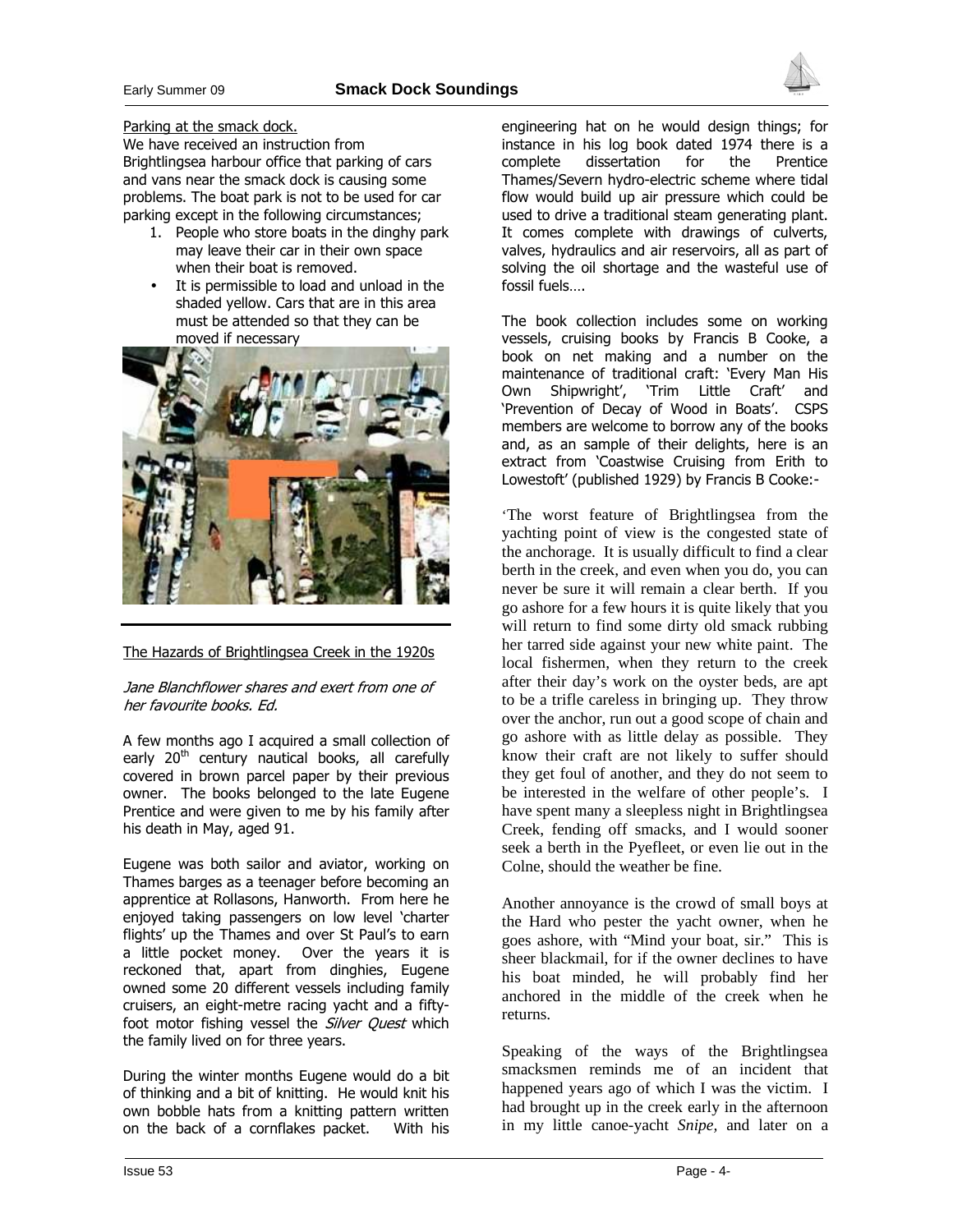

smack had come in and anchored close by. She was rather closer than I cared about, but by paying out more cable and giving my boat a sheer I contrived to keep clear of her. Early the next morning I was awakened by the sound of rippling water alongside my craft. I could hear the trampling of the smacksmen on their decks and the sound of their voices as they got underway. For a time I lay in my bunk in that pleasant condition of being neither awake asleep nor yet quite awake and too lazy to move. But that rippling noise continued, and, after considering for perhaps a quarter of an hour what the cause could be, I decided I had better get up and investigate. When I went out into the well, I found to my amazement that I was out in the Colne, apparently in tow of the smack. I hailed her and enquired where they were taking me. A man on her fore-deck looked over her bow and shouted to his mate, "Lord lumme, Bill, if we ain't got the little bwot's anchor." And sure enough they had. Leaning over the bow the man cleared my anchor from theirs and dropped it, leaving *Snipe* riding half a mile away from the entrance to the creek. They went on their way laughing. I laughed too until I remembered that we had run out of bread, and a visit to the baker was necessary before we could have any breakfast.'

Colne Race 2009 Primrose's take on it.



Primrose just after the start. Photo Don Page.

After the very high winds of the 2008 race that caused a low turn out the moderate breezes forecast for this year's race were very welcome.

We had a good turn out of boats and a good turnout of cameras, I am not sure if the two are linked, but the BBC were filming for their excellent series 'Coast' and in addition there was another

camera out for a heritage film. I think that they call it the 'songs of praise effect' (there is never an empty church when they film that show, but the week before and after are not quite as popular. Anyway it all added to the excitement, a helicopter over the Clacton pier mark and all.

From the forecast it was always looking lake a fast race with flat water and a breeze that was perfect in strength and direction, if a little light for the first leg out of the Colne.

The course set was the traditional one; Colne Bar, Clacton Pier, Wallet spitway, Colne Bar, Home.

#### The Start

We had a down wind start in a force 2 or so. The difficulty was predicting where to start that would give clear air, the East Mersea end of the line was the obvious choice as far as line bias and tide were concerned, but surely everyone would have the same idea? It appeared that they all did assuming that it would be crowded there the bulk of the fleet bunched up in the middle of the line leaving the best spot clear.

We took full advantage of this and got a good start.



The pack of boats behind us. Photo Don Page



Great conditions out there. Photo R Page.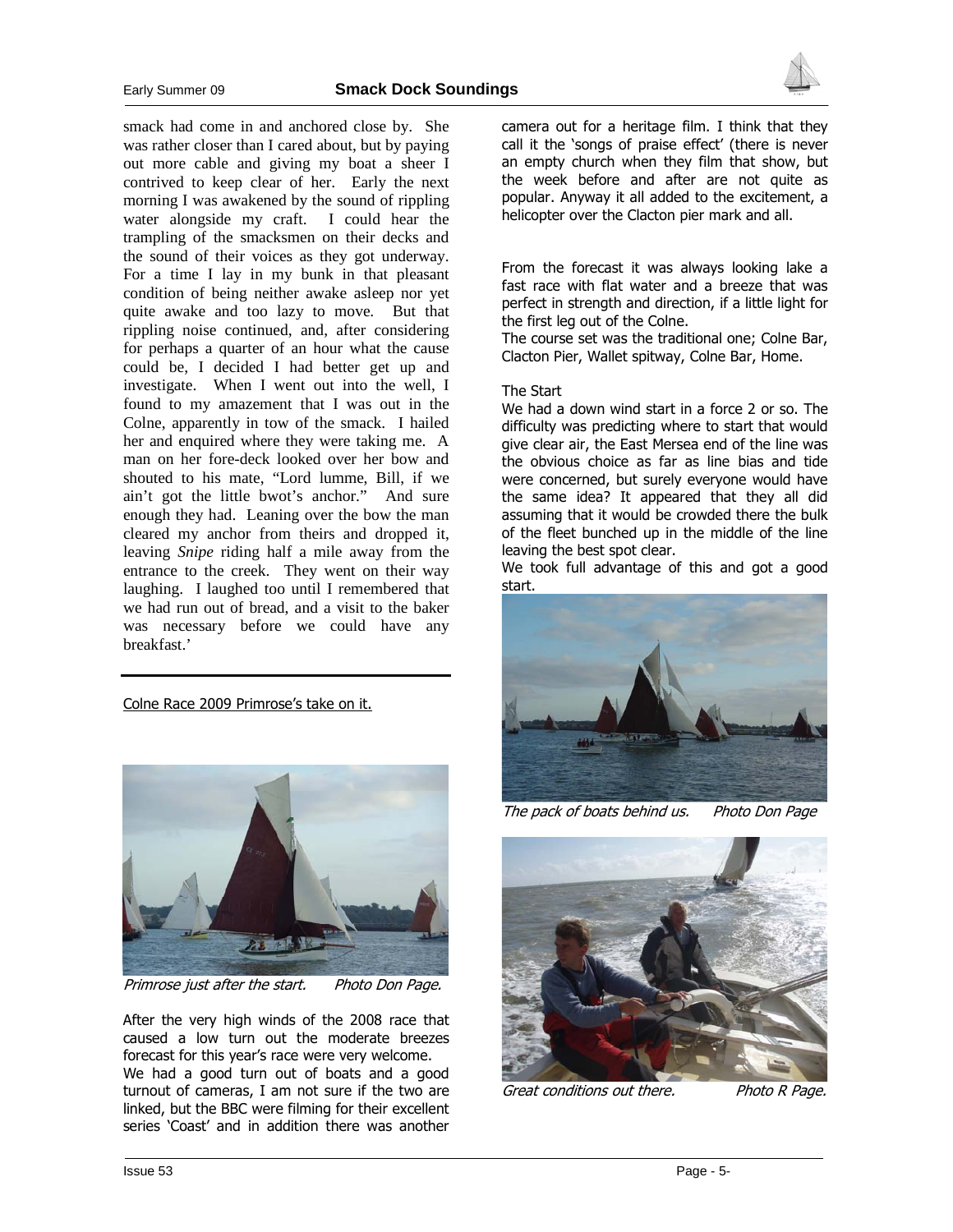

## Onlookers at East Mersea see the fleet off. Photo Don Page.

### The race

The next dilemma was what to fly, the rules stated that all sails must be up wind, and no balloon jibs etc are allowed, we poled out our working tow staysail and watched the boats around us set big light headsails on setting poles. In hindsight we should have done the same, but in any case we were struggling with the beautifully rebuilt Charlotte Ellen, Maria and Sallie all in a row with us, there was no way forward as the wind shadows dictated that we were together until the bar buoy. Ethel Alice made a move on the Mersea flats that paid off well.

We then rounded the bar buoy and had a long leg to the pier mark, Ethel Alice, Maria and Sallie were ahead of us and were all pinched, we could not stay up with them and decided to ease the sheets and go for more boat speed, they were pinched and all trying to out point each other. This seemed to be the best of a bad job. We had to put a short tack in for the mark and then had the long run down to the spitway. We set our biggest light weight Jib on our 18 foot setting pole and relaxed…. Time for a brew before the mark. At this point we were third, with Charlotte Ellen on our heels to keep us honest. Maria and Ethel were fighting it out for first and second. The leg to Bar buoy was a reach which tightened as to a fetch upon rounding. Charlotte was on very close all the way in the Colne, but she had to bear away sharply to avoid a sand bar off second beach which gave us enough breathing space to relax once more.

After the finish we decided that the race was over so quickly and it was such a nice day…. Let's go sailing, so we picked up a film crew and went out to sail back in with the Barges.

## The prize giving

Brightlingsea sailing club once more hosted the prize giving and meal, it was a great evening and many pints were sunk. Congratulations must go to Paul Winter (Maria) who was first boat home smashing Alberta's course record and to second placed Darren Burton, who also broke the previous course record.

We were a minute or so outside of the old record and were chuffed.

## Robin Page

## Letters to the editor.

This is a new feature to Smack dock soundings. The last edition prompted one email and one letter to the editor. I like this new feature as feedback is much better than silence. Provided that letters are reasonable and sensible I will happily print any received, good or bad.

## Sir

I have but the most tenuous association with, and the mildest interest in the "shackleton Story", but as a result of that, your club magazine was passed to me.

So, IBTC in Lowestoft have built a replica of the James Caird. Well done, but why? The original is at Dulwich College, and is quite obviously from another era., as are the men who sailed/rowed her. Your own article makes clear that some modern materials and techniques are being incorporated, which even without the use if artists oils and seal blood, makes her a copy and not a replica.

I wish Tim Jarvis success and above all a safe return. But his voyage is a pale re-enactment not a recreation.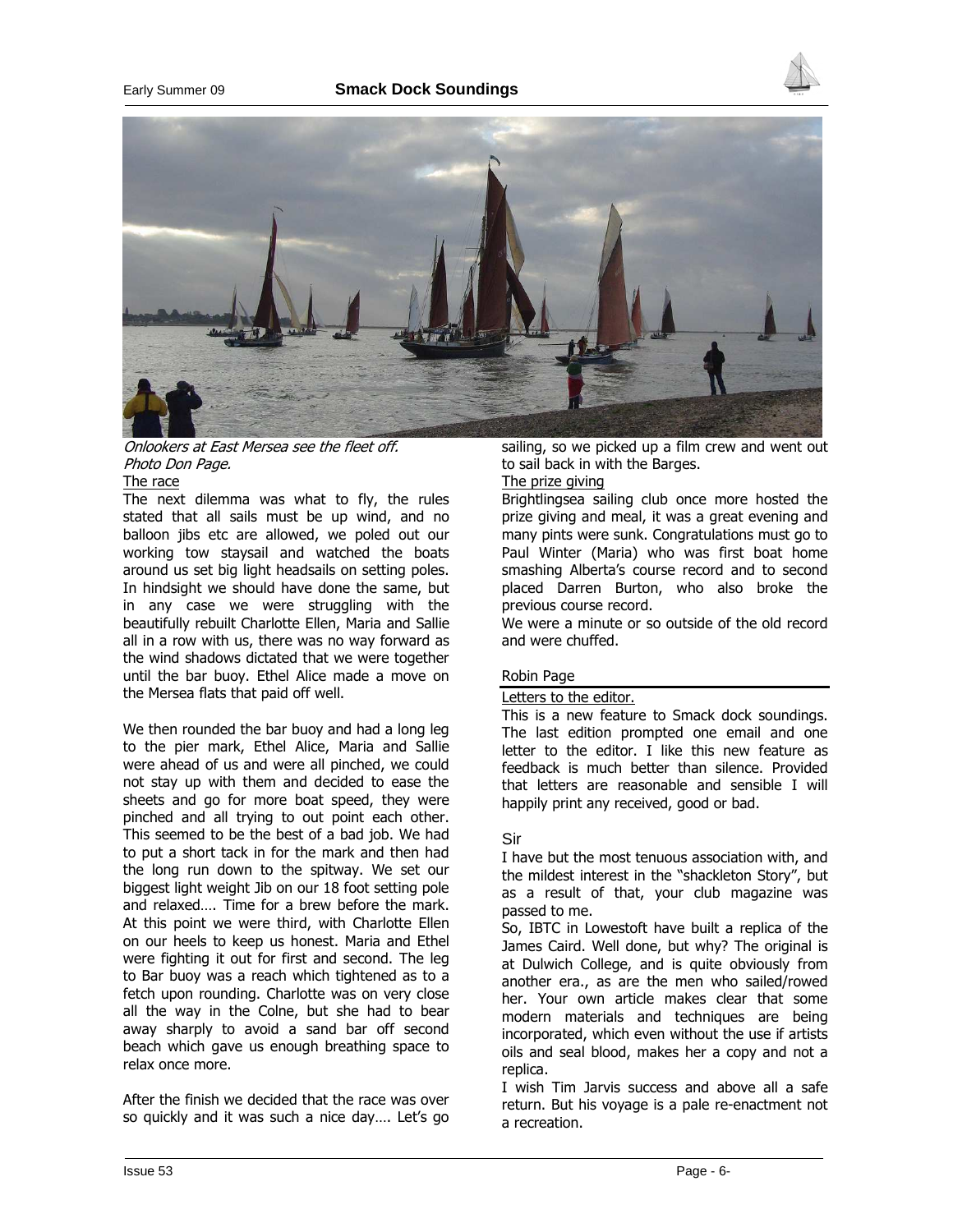

Will he go with the same rations, and the same equipment? Of course not. Can he have the same feeing of the unknown? In the are of internet history and Google Earth, never. Will he go without GPS and radio? I doubt he would even be allowed. Is he in debt and are we on the brink of war? Well who knows.

Can we assume his party will climb over the south Georgia Island in worn out tweeds, oilskins and hob nailed boots and arrive, for these days they certainly will arrive, exhausted, but with civility, and graciousness, and above all modesty.

Well we shall see. These adventures are for the most part undertaken for personal gain, and notoriety, about the only true and common link with Shackleton, but they are not pioneering they contribute little new and only diminish in the eyes of future generations, the achievements of the originals.

I don't say don't do it, it will be a fine adventure and I shall relish reading about it, but beg of the participants, in everything that is said and done subsequently, honour the name of the true pioneers, and acknowledge the debt we owe them.

By the way. I am not an "old fart", and know what you face Mr Jarvis. Take care!

Yours sincerely

David Monk La Chapelle en Vercors France

Dear Robin,

What an excellent review of the "state of the nation" you have written in Smack Dock Soundings. You have managed to be fair to all the points of view, and as you say it is an issue that will probably run and run just as it has been discussed for generations already. Incidentally this is my personal view but I have copied Paul out of courtesy.

I suspect you are right when you hint that there needs to be some special allowance made for boats that are not the norm, if that is a fair way of putting it. The fact that most boats have counters and some do not could be something that should be taken into account when things related to length are considered. I doubt the perfect set of rules or guidelines for any activity have yet been written. I am not sure what one does about an original feature on a boat which departed from the norm at that time, but there must be a way of dealing with it so as not to either open the floodgates or treat thta boat unfairly.

I hope very much the use of the voluntary sign up to the SSA scheme and the general meetings it has and will continue to entail can be a means of keeping everyone as involved as they wish to be in the process. At the very least a stake has been placed in the ground.

All the best,

Richard Titchener.

## Sail and Picnic 2009.

We were blessed with a good sailing day for the 2009 sail and picnic. It was fantastic, on Primrose we had a nice reach out to the bench head buoy with Blackbird and Pioneer, then sailed up the Colne a short distance before rafting up with the other boats around Pioneer which had by this time picked up her mooring.



Pioneer, Primrose and Maria enjoying the blustery conditions. Photo Valerie Waters.



Electron. Photo David Chandler We all had a bite to eat and a drink while listening to Jimmy and Friends do their stuff… days don't get much better than this.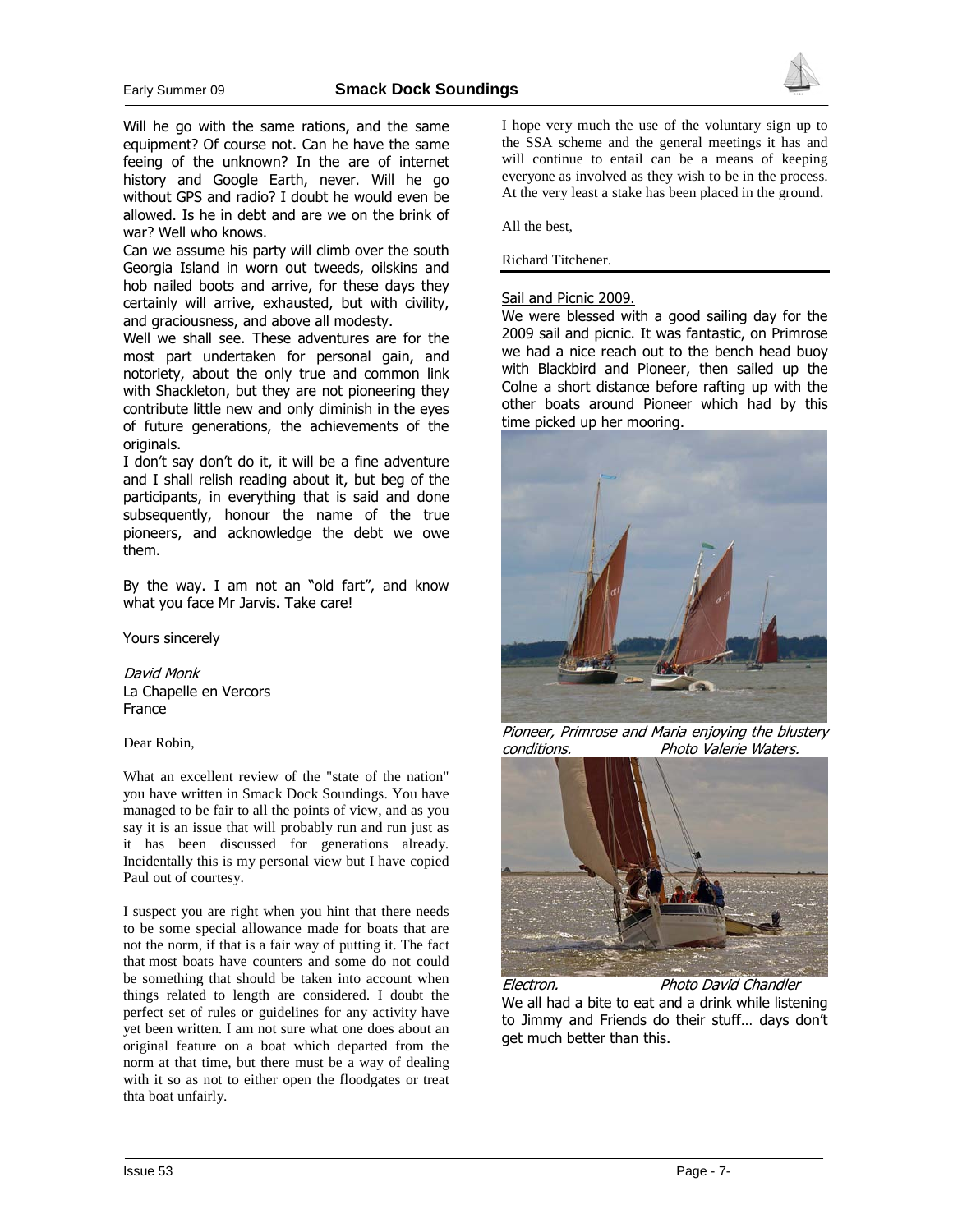

Here are some more photos of the day



A boatful on Primrose Photo David Chandler



A beautiful photo of Maria. Photo Valerie Waters.



The raft. The raft.



Some Music with lunch. Photo Valerie Waters

I understand that there were around 80 guests on the seven boats that attended. Big thanks to all who came along and in particular to the owners and skippers of the boats that attended; Electron, Blackbird, William and Emily, Pioneer, Maria, Primrose and Nelly. I am sure that next years event will be a great success. Robin Page

Thames Oyster run 2009.



Our cargo Photo Jane Blanchflower

There has not been a smack race on the Thames since the 1970s and after some interest was expressed by smack owners Paul Winter (Maria) took it upon himself to have a go at organising an event this year, reinstating the prestigious race.

The original plan was to have 5 topmast smacks from different parts of the east coast race their local oysters to the mayor of London, Boris Johnson. The race was to be in September.

Things didn't go to plan, the weather was terrible and some boats pulled out due to the stress and strain of a very windy Swale race causing them to spring leaks.

Paul is not one to quit so he re-arranged the race for the  $9<sup>th</sup>$  October and invited some other boats. I felt very privileged to receive an invitation for Primrose. In the new plan the 5 boats would be Maria (top mast Smack), Emeline (top mast smack), Mary Amelia (Cockler), Charlotte Ellen (Top Mast smack) and Primrose (Pole mast smack). Sadly Charlotte Ellen had to withdraw at the  $11<sup>th</sup>$  hour, so it was down to 4 of us.

I was quite anxious about sailing up the river and asked many people about it, the more I asked the more worried I became, I had no warnings of dragons or monsters, but did get warned about almost everything else.

We on Primrose set out with Maria at 5.00am on the Thursday Morning before the race, we made very good progress, passing Southend pier at 11.00 am after just 5 hours, the wind was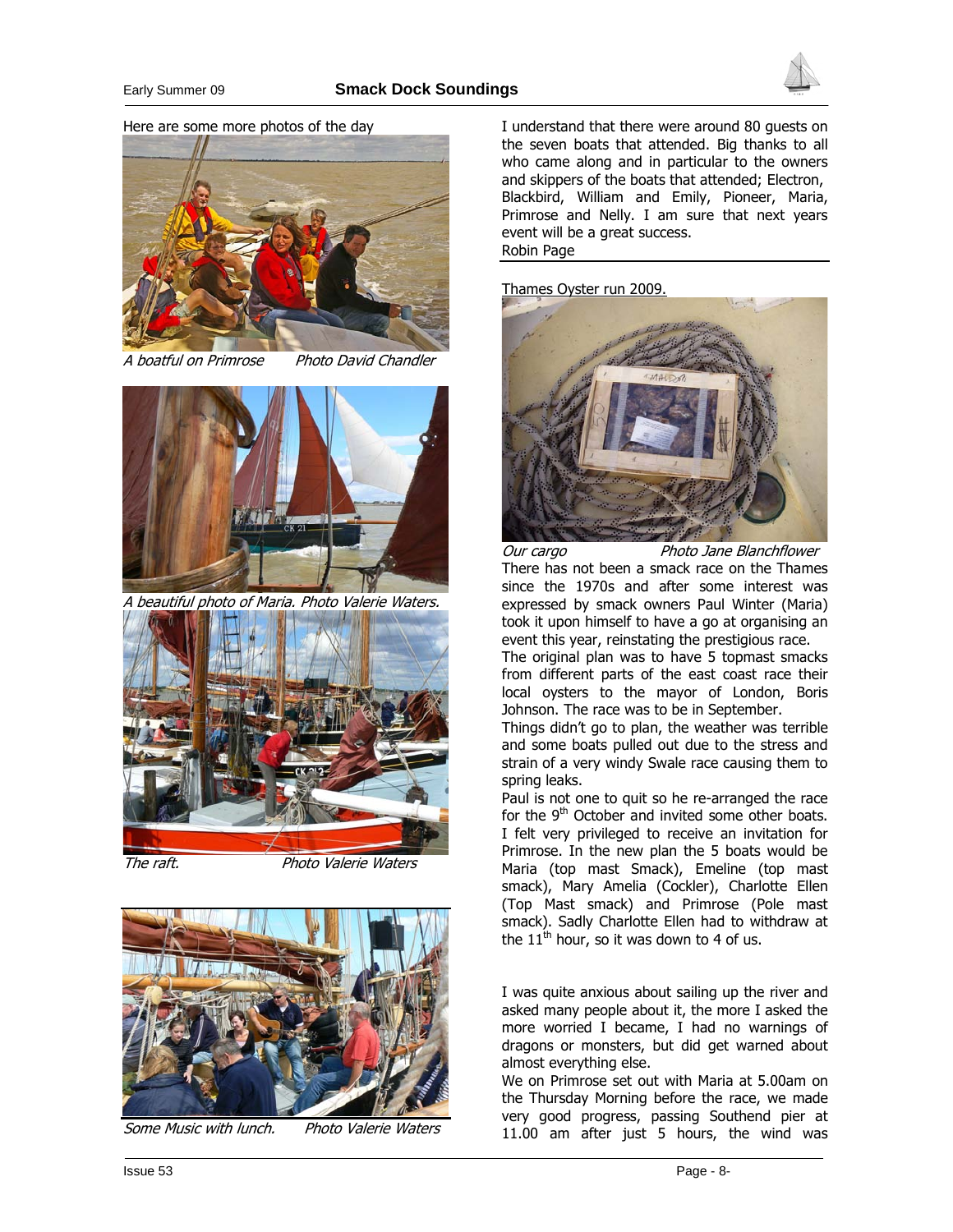

favorable and forecast to be for the entire adventure. Once in the Thames the wind dropped and we took our time getting to our overnight stop at Gravesend, arriving early afternoon.

The Port of London Authority (PLA) had arranged for on of their maintenance pontoons to be cleared of boats so that we could lay alongside, protected from the worse of the washes from the numerous ships that passed. The smell was quite special, as a large buoy had been lifted from the water a day ir so before and placed on the pontoon, it's underside was populated by rotting muscles, Maria had arrived ahead of us and left us with the spot directly down wind of the buoy. I am sure that this was not a tactic. Unable to stand the small and keen to get ashore I embarked on a tour of the pubs of Gravesend with Richard Titchener. After picking up the last of the crew at 9.00pm I had a restless night, waking each time a ship passed rolling Primrose.

Before breakfast my wife Line received a call, her mother who had made the journey from Copenhagen to babysit for the weekend had fallen over and broken her wrist, Line jumped in the car, off to the hospital.

Next we had a skipper's meeting, up wind from the smelly buoy, the policy was set, working sails, no running sails, and a nice genteel 'race'. Starting at 11.00am and finishing just below the Thames Barrier. The wind was from the east force 4-5 so we would gather up the above the barrier and sail in company to Tower Bridge. The PLA were not keen on us racing through or above the barrier and we were keen to respect their wishes.

On Primrose we decided that if we were to have a chance of keeping up we would have to go for it and set full main, topsail. This was way too much sail for windward work, but we decided that it should be okay for a run.

As we set the topsail on the third attempt (it seems to take 4 people, 5 ropes 15minitues and 100 swear words to get the topsail up in a blow) we realised that the wind had increased to a good 5, maybe a 6. We found that we were on the edge of control when jigging around before the start, broaching after each gybe and struggling to bear away. Just before the start we realised that we were early for the line and just to make it more interesting there was a big ship that would be right on the line at the start, we tacked back across the front of the ship (plenty of room) and the gybed behind Maria. The start worked out well for all, we were all in a row and pointing in the same direction. Primrose was going well, none of the other boats had set topsails, we were first for a short time, but as we rounded the turns of the river the wind slowly decreased and Maria set her topsail, it didn't take long before she took us,

from that point on the race order stood. Maria, Primrose, Emeline and then Mary Amelia.



Maria at close quarters. Photo Jane Blanchflower



Maria at the Dartford QE2 Bridge. Photo Jane Blanchflower.



Maria and Emeline off Greenwich. Photo Jane Blanchflower It was my first time in the Thames and it made an impression, believe it or not we spotted a porpoise the reaches between Gravesend and the barrier are very industrial, with wharfs jetties and cranes at every point. I imagined what it must have been like 100 years ago sailing up, with all the barges. Once through the barrier we suddenly seemed to be in the city. The buildings are so high that even though there was a very good breeze blowing up high it was a drift, punctuated by the odd gust. One of these gusts caught out my mainsheet man during a gybe, he managed to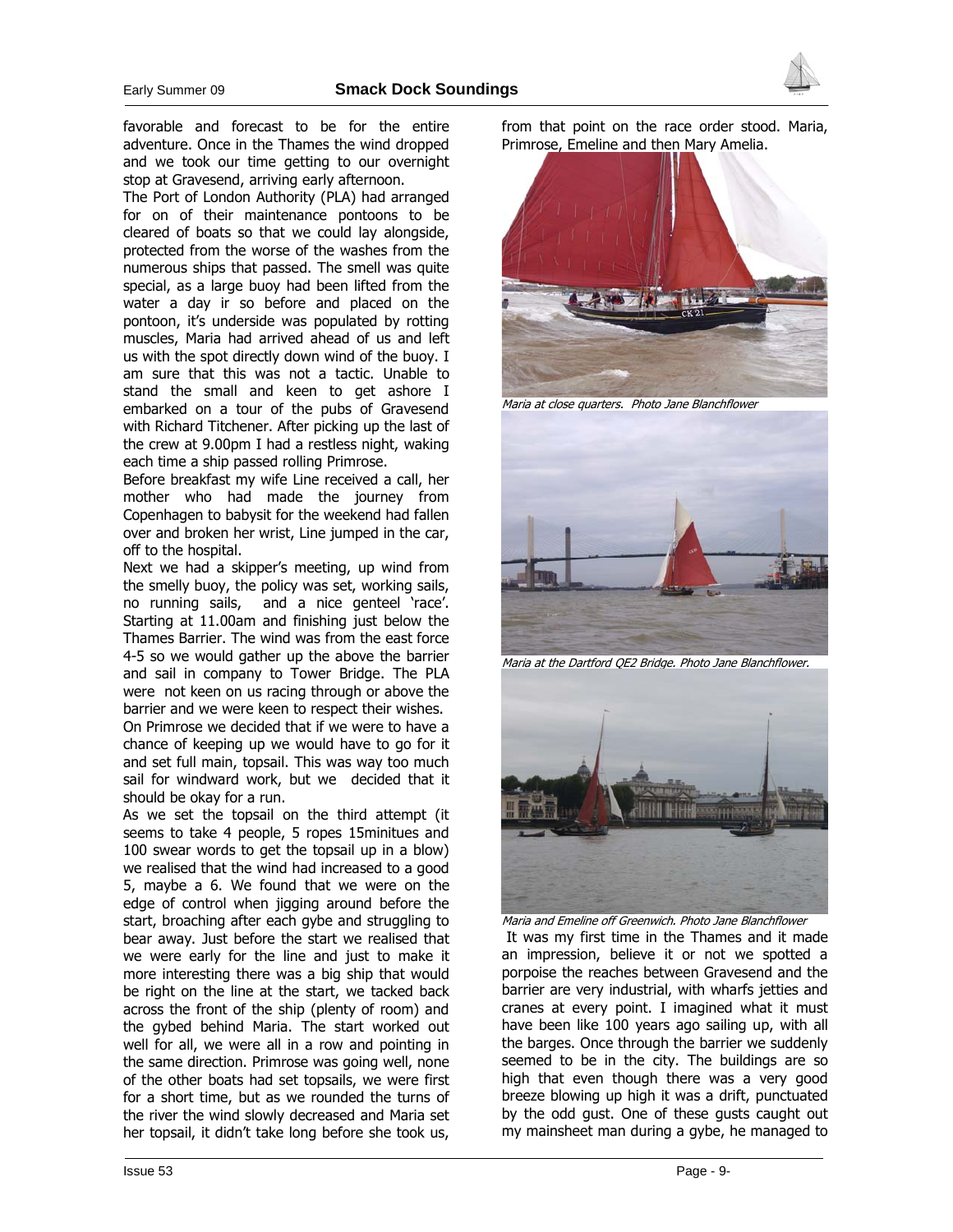

get carried over the side by the mainsheet, he managed to hang on reporting that the water was quite warm really (teeth chattering).



Mary Amelia **Photo Robin Page** 

Before we knew it we had passed the dome, Greenwich and all of the other points of interest on the opening titles of Eastenders and had clear view of tower bridge. We dropped the gear, started the outboard and picked up one of the holding buoys outside St Katherine's dock.



Waiting to lock in. Photo Jane Blanchflower.

After a short wait we locked in and tied up to the pontoon that was cleared ready for us. We had the VIP treatment, Oysters and good beer, even a celebrity; David Suchet was there to present the trophies.



The prize giving. The prize giving.

The main trophy is so valuable that Paul was only allowed to cuddle it for an hour before giving it back. Mary Amelia was awarded most traditionally rigged boat.

Unfortunately things were not good at home, Line's mother was in the operating theater, so i had to get home by train, luckily Richard Titchener seemed happy to take responsibility for getting the boat and crew back to Brightlingsea, my thanks go out to him.

Boat and crew returned to Brightlingsea at 6.00pm on the Saturday, mother in law was returned to Denmark on the Monday and another racing season is over. Now we can get some nice relaxed sailing in over the next few months before laying up.

So, what was it like? It was great fun and a great experience, I never saw the commercial vessels that head for you whatever you do, I never experienced the promised 5 knot tides. In fact I didn't find many of the things that I was warned about. If anyone asked me what to look out for I would say… porpoises, putting too much sail up, the step between the dining room and the kitchen and the mainsheet during gybes.

Thanks to Paul, the PLA, St Katherine's dock and all who made this possible.

Robin Page

## Sunday 6th September 09 Smack Dock Clean – Up

As often happens in life, it was a chance remark made to me by Jim Lawrence that got me involved. Ha, perhaps I am giving this too much importance, Life, the Universe and er, the Smack Dock, (perspective please!). Anyway, Jim mentioned that he was trying to get people enthusiastic enough to come along and clean-up the Dock, saying how unhappy he was with its rather sorry state.

I offered to send-out e-mails to those the Society had addresses for. After fighting through the bureaucracy of the organisation, (only joking!) I wrote to everyone on the list, offering folk plenty of fun. Well, I managed to fool some of the people… for, as you can see, a few members turned-up and worked very hard. We cleared the Dock and as the picture shows, celebrated our achievements with a few cups of tea and a large quantity of biscuits (these were also promised, along with the fun).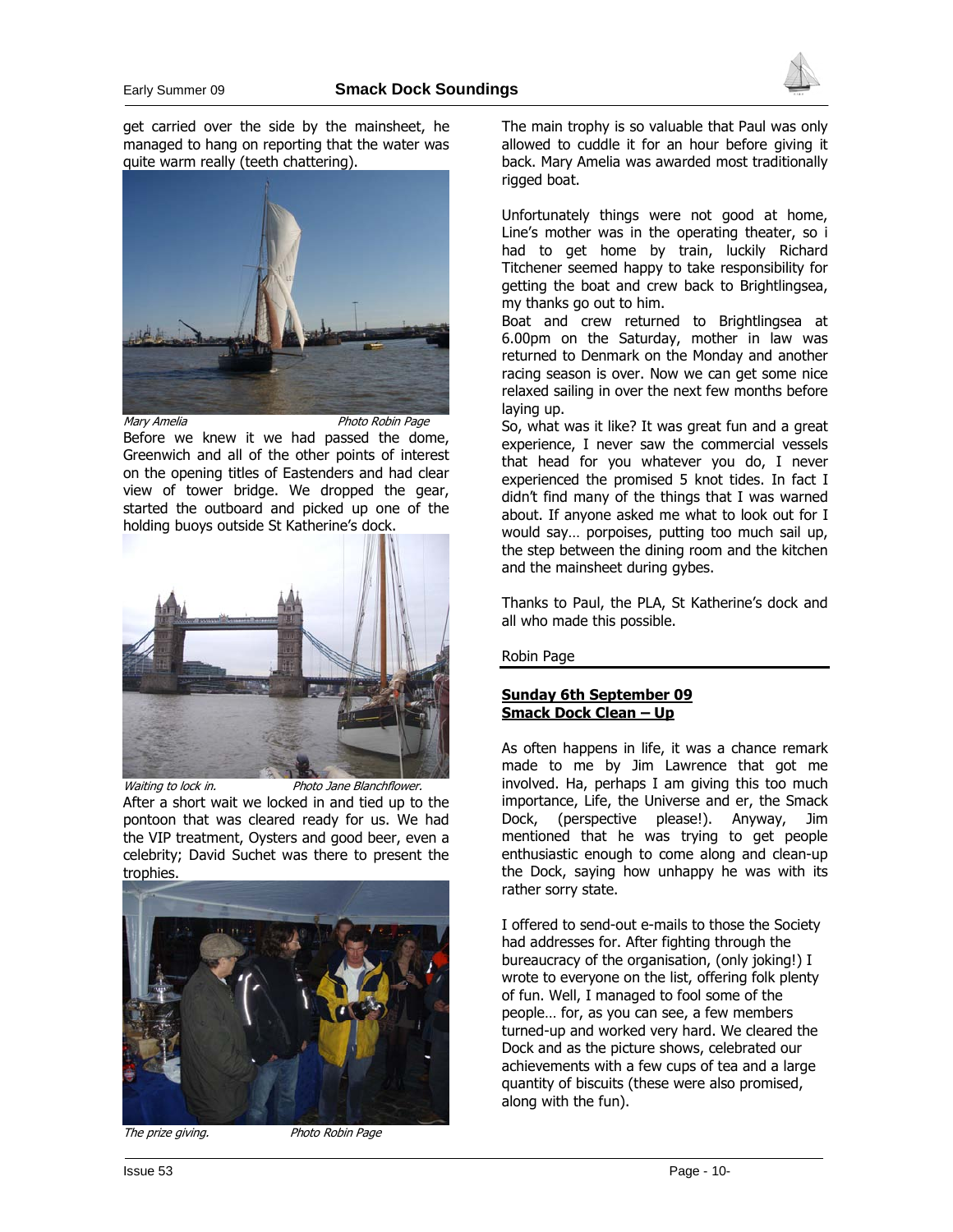



Nikki Ennion burning rubbish. Photo Valerie Waters. There, I bet you are sorry you missed it now. Still, I am sure next year… (I have started taking names).



Jimmy looking happy with a clean dock. photo Valerie Waters P.S. It would be a great help if you would let Max have your em address, if either he does not have it or you have changed it. Please send to tidtug@globalnet.co.uk

#### Valerie Waters.

Chairman's report, October 2009.

We have now had the warm, sunny days of summer and are into the cooler and changeable autumn. However, I have been told that the herrings are in, so that those who are so inclined can go out and waste a few hours trying to get them. Well that's my general experience, but I'm sure there are others who know what they are doing and manage to catch a few.

Since the last newsletter we have had the Open Afternoon, which wasn't very well attended, so will probably be abandoned for the future. But the following day we had the Sailing Day which was successful and that is where we will be putting our future efforts. We also had the Sail and Picnic which was well attended and it was particularly

good to see Pioneer taking part for the first time. These sailing events seem to be popular with members and we will try to keep them going. They are only possible by the generosity of the owners and crews of the smacks taking part and I would like to thank them all. I would also like to thank Brian Croucher and Jim Lawrence for their help in organising these events.

The Colne Match took place in ideal conditions and the Course Record was broken by the first two smacks home and narrowly missed by the third. It was well attended and I think was enjoyed by all, and it is always good to see such a large fleet of competitors. Some of you may know that the Match was filmed by the BBC to include some of the footage in one of their Coast programmes. I understand that filming took place on Edme and a helicopter was hovering about over them on the way to the Clacton mark. However it seemed that when there was any danger of Nellie getting in on the action the helicopter buzzed off to the other side. I don't know why that could possibly be! Congratulations to all the winners, and thank you to all who took part and those who helped put on the race, particularly Brian Webb who did a sterling job as usual.

The Annual General Meeting will be held on the 28<sup>th</sup> of November in Brightlingsea Sailing Club and it would be good to see as many of you attend who can make it. It is your Society and the Committee would welcome your support and any questions or suggestions you may have. There will be a talk which has yet to be arranged afterwards, and that will be advertised on the website. The present Committee members are willing to stand again but we still have two vacancies. If any one would like to stand for the Committee please let me know. It is a rewarding job and if we want the Society to flourish, we all have to put in a little effort at some time. Formal notice of the AGM can be found elsewhere. Please don't forget the annual photograph competition to be judged at the AGM.

One small housekeeping matter, when we have working parties on the dock to have a clear up, it is difficult to know who gear belongs to and whether it is likely to be used. Would all members who have any gear on the dock please mark it with their name by painting it on or using a cable tie with a lable or some other means, so that useful things are kept, but rubbish can be disposed with.

Simon Fox.